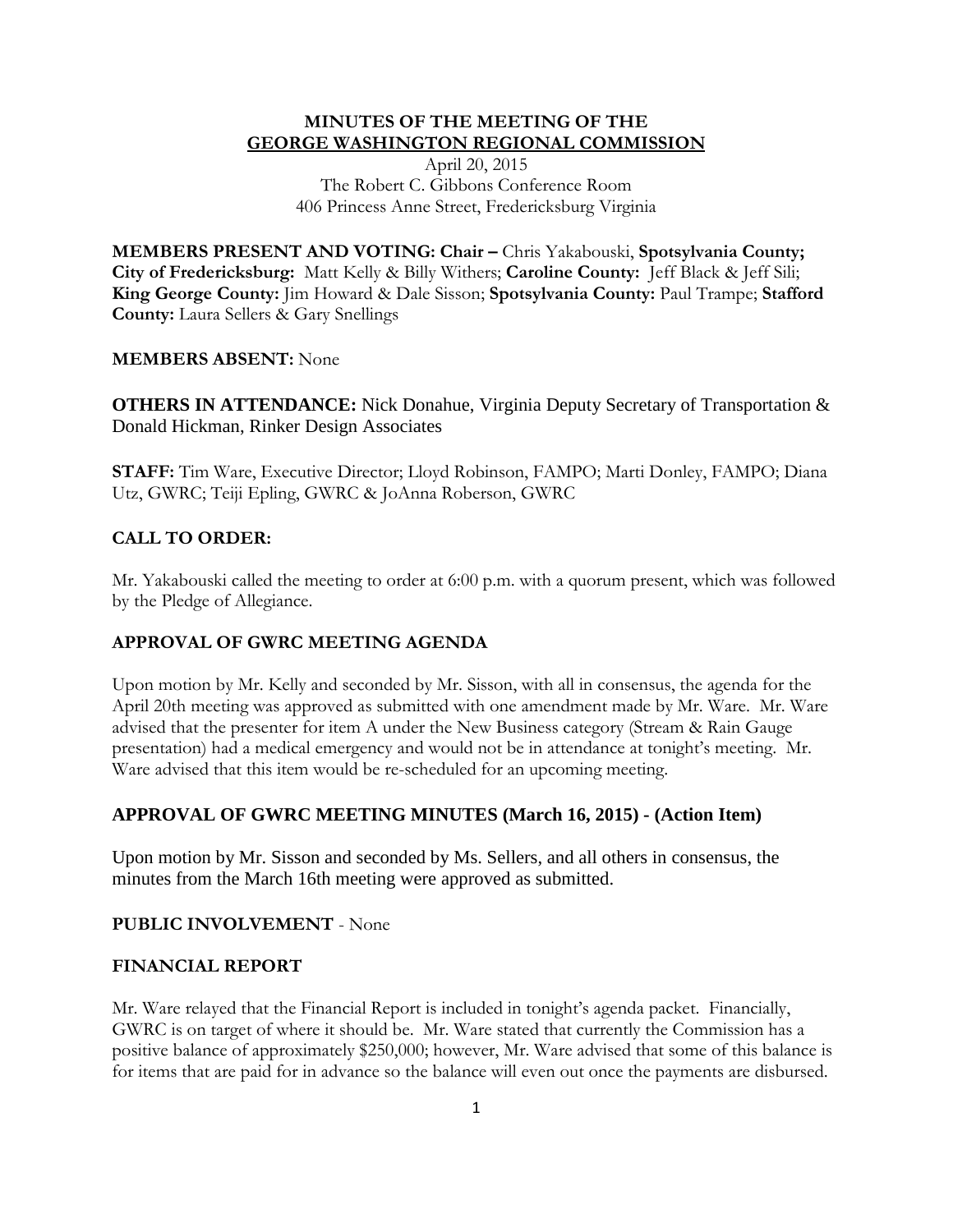### **EXECUTIVE DIRECTOR'S REPORT**

Mr. Ware advised that the Regional Emergency Planning Committee is back on track. Mr. Ware stated that he would like to have 2 members from the Commission to serve on this committee. Mr. Ware relayed that the meetings will begin resuming again in the summer. Mr. Howard & Mr. Kelly agreed to serve on this committee. Mr. Howard asked if there were any brochures, material, etc. available for the Planning Committee. Mr. Ware advised that he would forward the information that is available to the commission members.

Mr. Ware advised that he would be participating in a congressional hearing on the Community Development Block grant Program in Washington, DC on April 24<sup>th</sup>.

### **OLD BUSINESS:** None

### **NEW BUSINESS:**

**a.) HB2 Update** – Mr. Nick Donahue, Virginia Deputy Secretary of Transportation

Mr. Donahue advised that an HB2 draft was released in March and the State is aware that it requires updates. Mr. Donahue stated that the comments that have been received across the State will be brought before the CTB at their upcoming May meeting. Mr. Donahue relayed that it was felt it was best to keep this as a single document until the public comment period ends and then all changes will be incorporated at one time.

Mr. Donahue advised that the HB2 legislation requires the CTB to adopt a state-wide prioritization process to evaluate projects to receive funding. This process must be developed & implemented into the FY2017-2022 Six-Year Improvement Plan.

Mr. Donahue stated that this process applies to flexible funds that are used to enhance or expand the transportation capacity and does not apply to maintenance, major rehabilitation or specialized programs.

Mr. Donahue advised that the CTB is required to consider the following 6 factors when it weights projects state-wide. These factors will be: congestion mitigation, economic development, accessibility, safety, environmental quality & land use coordination (only for areas with over a population of 200,000). Each project will be weighted & given a score in each of the categories mentioned above.

Mr. Donahue stated that significant public outreach has been undertaken that includes he personally having made a presentation to every MPO & region state-wide. 18 CTB hearings have been held; 9 regional stakeholder meetings held; meetings held with all 14 Virginia MPO's & planning districts; & presentations have been given at state-wide conferences. Mr. Donahue advised that the public comment period is still open and that the Board will continue to seek additional public feedback over the next month. Mr. Donahue advised that there still are 9 additional CTB hearings scheduled over the next 4 weeks.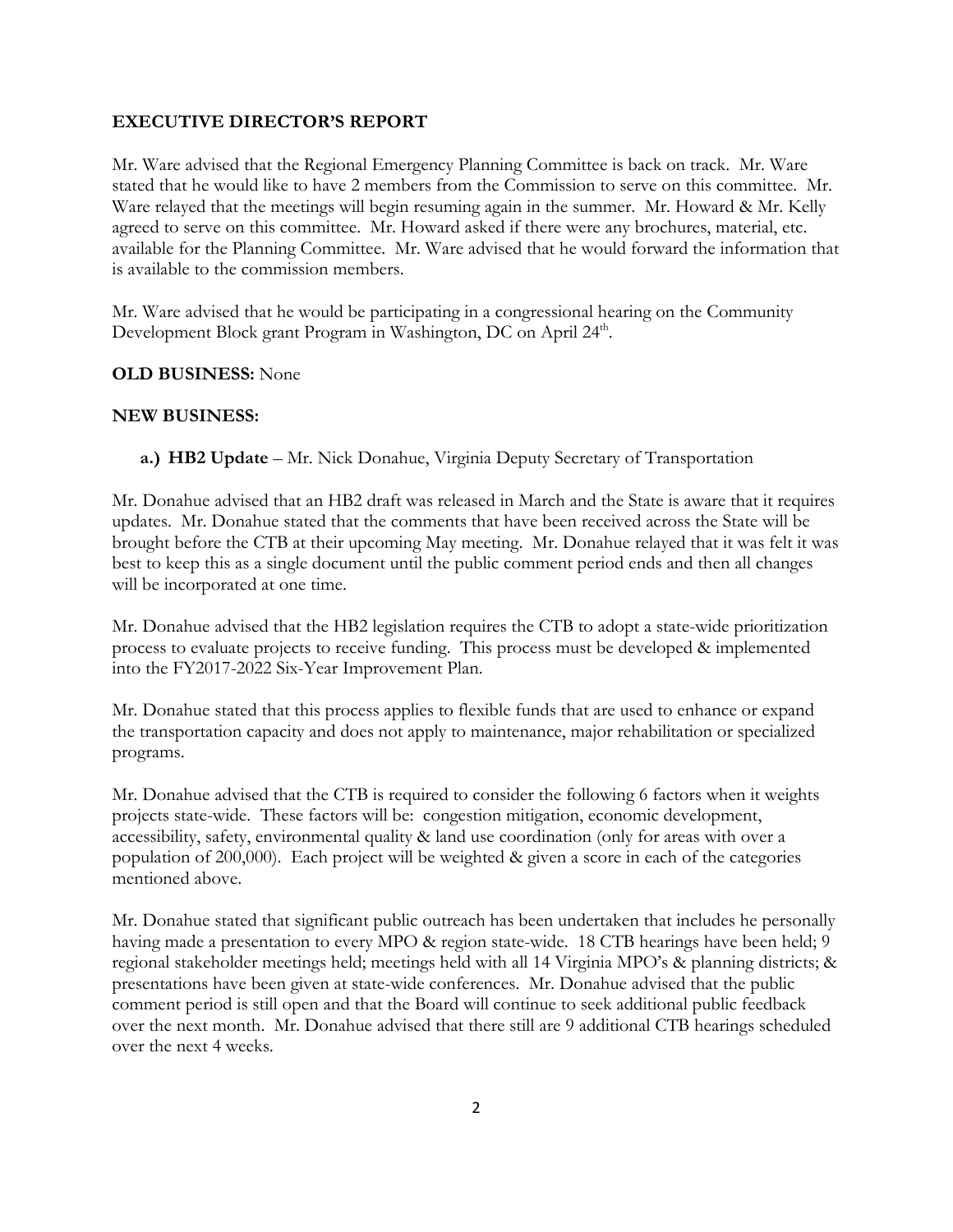Mr. Donahue advised that the State has allocated 4 categories of weighting frameworks state-wide ranging from Category A to Category D. Mr. Donahue stated that currently the Fredericksburg region is assigned to a Category B rating which indicates that the crash data is continuing to increase. Mr. Donahue relayed that both Categories C & D have been assigned to areas within the State that are more stable in regard to number of crashes, etc.

Mr. Donahue stated that he and the State are aware that the FAMPO region has requested its reclassification to be further reviewed and are requesting a change from a Category B rating to a Category A rating. (Mr. Robinson advised that there is a Resolution asking for this that will be brought before the FAMPO Policy Committee tonight for their endorsement).

Mr. Donahue advised that in the State's project scoring category, that project benefits are being examined relative to a project's cost. The Board is considering whether total funding or only HB2 eligible funds should be considered in the final determinations. Mr. Robinson asked what costs are actually being considered – i.e. if a region has a \$100,000 project for consideration & has \$50,000 of funding accrued to go to the project does the project cost get computed at \$50,000 or \$100,000. Mr. Robinson stated that it is felt for regions across the State that do not have money allocated to a project that their project may not be weighted as high because one project could be completed for \$50,000 whereas another project's cost would be the total \$100,000. Mr. Donahue stated that this is a factor that has not been finalized by the State to date.

Mr. Donahue stated that currently 39 real projects are being rated state-wide and even though the projects are real projects they are anonymous to the staff so that knowing what a specific project is does not guarantee it will be rated higher based on personal feelings toward a project. All projects are either projects constructed to a specific phase of development or projects that are under construction.

Mr. Donahue advised that the HB1887 implications have currently developed a percentage chart for district grants state-wide. Currently, the Fredericksburg region has received a 6.9%. Mr. Donahue stated that they are aware that the region feels this is a low and inaccurate rating. Mr. Donahue relayed that this chart is a sliding scale & as new data is continually received & input that you could see changes occur on a regular basis to the current percentages assigned.

In closing, Mr. Donahue stated that the plan is in no way finalized to date and that each region needs to continue to engage concerns, submit comments, etc. Mr. Donahue advised that in April/May public comment on the draft plan will be sought at the upcoming Six-Year Improvement Program hearings. In May, the CTB will be presented with the pilot test results and process revisions. In June, the CTB will receive the final process from the Board and the CTB will take final action at this time.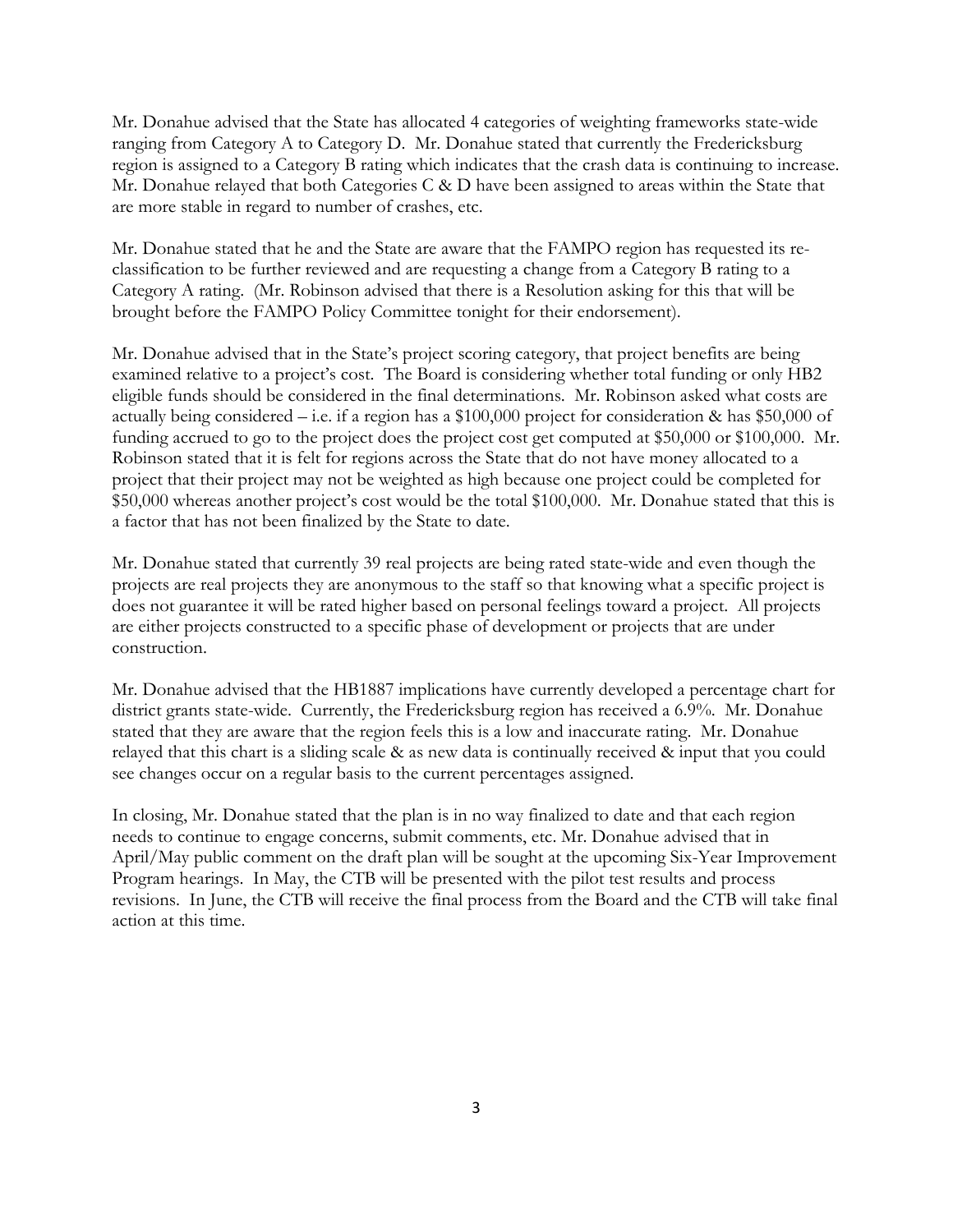## **b.) Approval of Resolution No. 15-08, Authorizing the change in Employee Handbook Procedures for Sick Leave Payout Upon Termination of Employment** –Mr. Tim Ware

Mr. Ware advised that Resolution No. 15-08 has to do with the new VRS changes whereby under the hybrid program full-time employees will not be allowed to accumulate unlimited sick leave. Mr. Ware stated that the cap will be at 480 accrued hours and will amount to 80 hours of sick leave pay being paid to an employee upon their termination from the company. Mr. Ware advised that currently GWRC only has 1 employee that this new stipulation applies too & he will be grandfathered in under the old plan.

Upon motion by Mr. Howard and seconded by Mr. Withers, with all in consensus, Resolution No. 15-08 was adopted.

# **c.) Approval of Resolution No. 15-09, Accepting Grant from Community Foundation of the Rappahannock River Region to Purchase & Install a Homelessness Management Information System** – Mr. Teiji Epling

Mr. Teiji Epling, HMIS Coordinator with GWRC, requested approval of Resolution No. 15-09 which was acceptance of a grant from the Community Foundation of Rappahannock River Region to purchase & install a Homelessness Management Information System.

Mr. Epling advised that GWRC serves as the administrative entity for the Fredericksburg Continuum of Care (CoC). Mr. Epling advised that the CoC must maintain a Homelessness Management Information System (HMIS) & that the current system is no longer providing adequate service. Mr. Epling stated that various vendors, their services, & their fees have been evaluated. It has been determined that Service Point is being administered by Homeward and is the most competitive in fees and the services provided. Mr. Epling relayed that Homeward Service Point is already the lead agency for the Richmond CoC and is currently being used by 70% of HMIS agencies nation-wide. Mr. Epling stated that Fredericksburg would go under the Richmond umbrella and they will provide the technical assistance, training, data quality monitoring, etc. to Fredericksburg. Mr. Epling relayed that he wrote the grant request; however, Micah will be the fiscal agency.

Mr. Epling advised that the new system initial cost & annual fees will be \$26,650 and that these fees will be covered from Rappahannock River Grants from Honeywell for \$25,000 & David Morgan Fund for \$1,000.

Upon motion by Mr. Withers and seconded by Ms. Sellers, with all in consensus, Resolution No. 15-09 was adopted. Mr. Epling was also going to provide the Commission with Point in Time results from the recent homeless counts taken within the region. However, due to the lateness of tonight's meeting, this item was moved to occur at a future meeting.